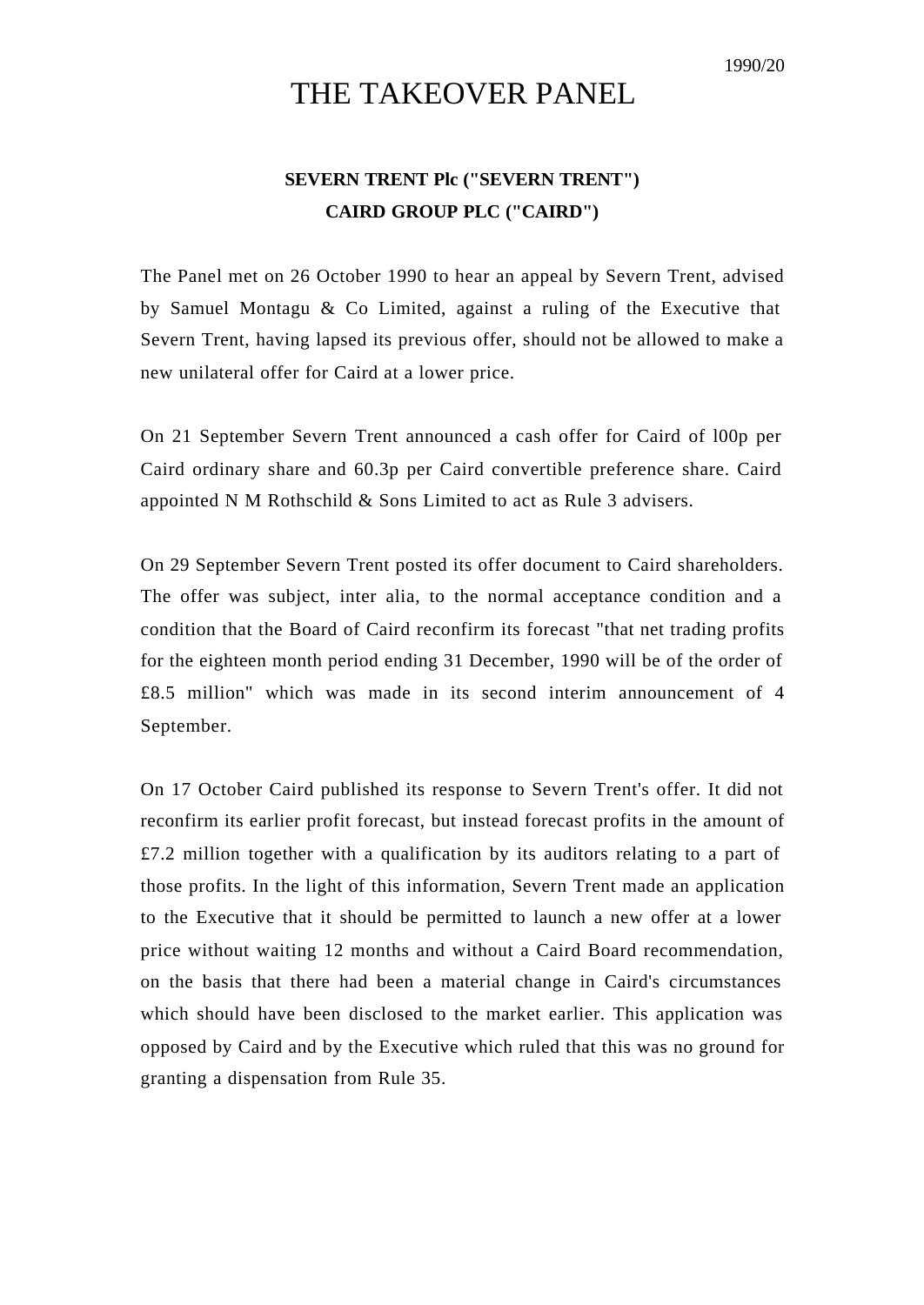The provisions of the Code which are relevant for the purposes of this appeal are principally those set out in Rule 35. The effect of this Rule is to restrict the ability of an offeror, whose offer has failed, to return with a new offer within 12 months. The principle underlying Rule 35 is that shareholders' interests are best protected if, after an offer has failed, the target company's management is released from the inevitable dislocation of an offer period.

There are certain recognised situations in which a dispensation from the provisions of Rule 35 may be granted; but a material change in the perceived financial state of the target company, however this may have come about and whether or not this should have been disclosed earlier, is not among them.

In the present case, Severn Trent decided to make a unilateral offer for Caird. The price, the timing, the terms and conditions were all determined by Severn Trent unilaterally; and Severn Trent subsequently determined to exercise its right to lapse the offer.

In the period immediately preceding the posting of its offer document on 29 September, Severn Trent had purchased 29.9% of Caird's ordinary shares in the market, and had purchased most of them at the offer price. Those purchases were, nevertheless, made at a time when Caird's profit forecast had not yet been reported upon, as required under the Code; when it was unclear precisely what was meant by the expression "net trading profits"; and when, no doubt for good commercial reasons and as part of Severn Trent's strategy, Severn Trent declined Caird's offer of further relevant information. The very fact that Severn Trent included the profit forecast condition demonstrated its concern that it might not be met.

The Panel is clearly of the view that it would be inappropriate in these circumstances to grant the dispensation